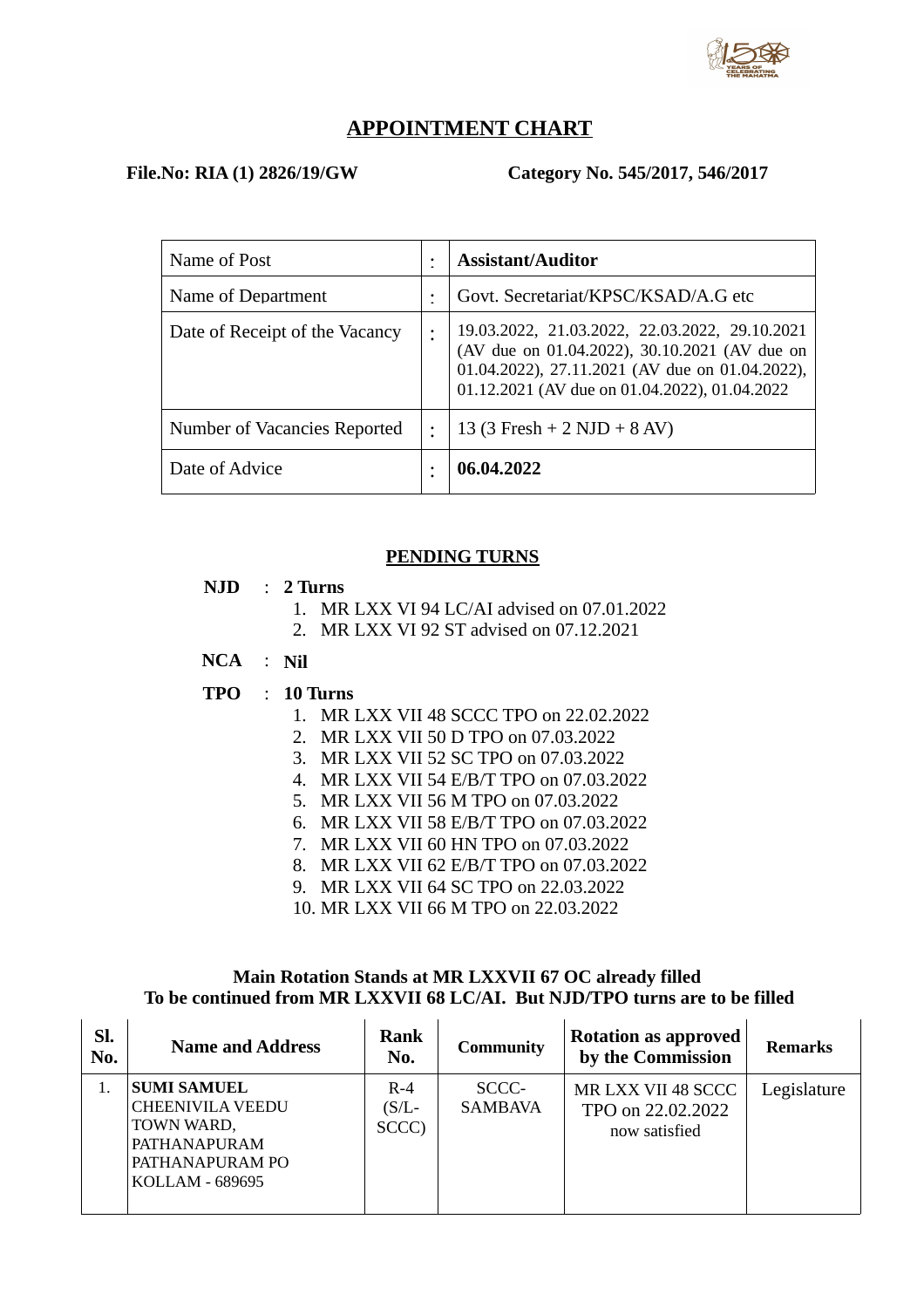| SI.<br>No. | <b>Name and Address</b>                                                                                                                                                                                            | Rank<br>No.                 | <b>Community</b>                | <b>Rotation as approved</b><br>by the Commission                                    | <b>Remarks</b> |  |  |  |  |
|------------|--------------------------------------------------------------------------------------------------------------------------------------------------------------------------------------------------------------------|-----------------------------|---------------------------------|-------------------------------------------------------------------------------------|----------------|--|--|--|--|
|            | MR LXX VII 67 OC already filled<br>MR LXX VII 68 LC/AI TPO to keep 50% rule                                                                                                                                        |                             |                                 |                                                                                     |                |  |  |  |  |
| 2.         | <b>MARLIN MATHEW</b><br><b>PUNNOLIL</b><br><b>MARIGIRI</b><br><b>MARIGIRI</b><br><b>IDUKKI</b><br><b>Communication Address</b><br><b>PUNNOLIL</b><br>NEDUMKANDAM PO<br><b>MANJAPETTY</b><br><b>IDUKKI - 685553</b> | R-377                       | $(-)$                           | MR LXX VII 69 OC                                                                    | Legislature    |  |  |  |  |
| 3.         | <b>DINUTS</b><br><b>DIVYA BHAVAN</b><br><b>VENKULAM</b><br>NELLIMOODU PO<br>TRIVANDRUM - 695524                                                                                                                    | $R-3$<br>$(S/L -$<br>LC/AI) | <b>LATIN</b><br><b>CATHOLIC</b> | NJD Compensation to<br>MR LXX VI 94 LC/AI<br>advised on 07.01.2022<br>now satisfied | <b>KSAD</b>    |  |  |  |  |
| 4.         | <b>SAMINIKJ</b><br><b>KIDANGIL</b><br><b>SULTHAN BATHERY</b><br><b>KUPPADY</b><br><b>WAYANAD - 673592</b>                                                                                                          | $R-11$<br>$(S/L-ST)$        | ST-<br><b>KURUMANS</b>          | NJD Compensation to<br>MR LXX VI 92 ST<br>advised on 07.12.2021<br>now satisfied    | <b>GAD</b>     |  |  |  |  |
| 5.         | <b>ARUNCS</b><br>ARUN BHAVAN, TC 79/598<br><b>KARIKKAKOM</b><br><b>BEACH PO</b><br>TRIVANDRUM - 695007                                                                                                             | R-769                       | <b>DHEEVARA</b>                 | MR LXX VII 50 D<br>TPO on 07.03.2022<br>now satisfied                               | <b>KSAD</b>    |  |  |  |  |
| 6.         | <b>SUCHITHRAMV</b><br><b>CHITHRALAYA</b><br>PANAVILAKOM<br>POOZHIKKUNNU<br><b>TRIVANDRUM</b><br>695506                                                                                                             | $R-25$<br>$(S/L-SC)$        | <b>SC-PARAVAN</b>               | MR LXX VII 52 SC<br>TPO on 07.03.2022<br>now satisfied                              | Finance        |  |  |  |  |
| 7.         | <b>SAYOOJ KP</b><br>KALLUNIRAPARAMBATH<br><b>VATAKARA</b><br><b>MEPPAYIL PO</b><br>KOZHIKODE - 673104                                                                                                              | R-383                       | <b>THIYYA</b>                   | MR LXX VII 54 E/B/T<br>TPO on 07.03.2022<br>now satisfied                           | Finance        |  |  |  |  |
| 8.         | <b>AZEEMTP</b><br><b>TPHOUSE</b><br>MOONNUNIRATHU<br><b>AZHIKODE</b><br><b>KANNUR - 670009</b>                                                                                                                     | R-567                       | <b>MAPPILA</b>                  | MR LXX VII 56 M<br>TPO on 07.03.2022<br>now satisfied                               | Finance        |  |  |  |  |
| 9.         | <b>SHINTO PS</b><br>PERUMPRAYIL<br>KONDADU,<br><b>RAMAPURAM BO</b><br><b>KOTTAYAM</b><br>686576                                                                                                                    | R-392                       | <b>EZHAVA</b>                   | MR LXX VII 58 E/B/T<br>TPO on 07.03.2022<br>now satisfied                           | GAD            |  |  |  |  |